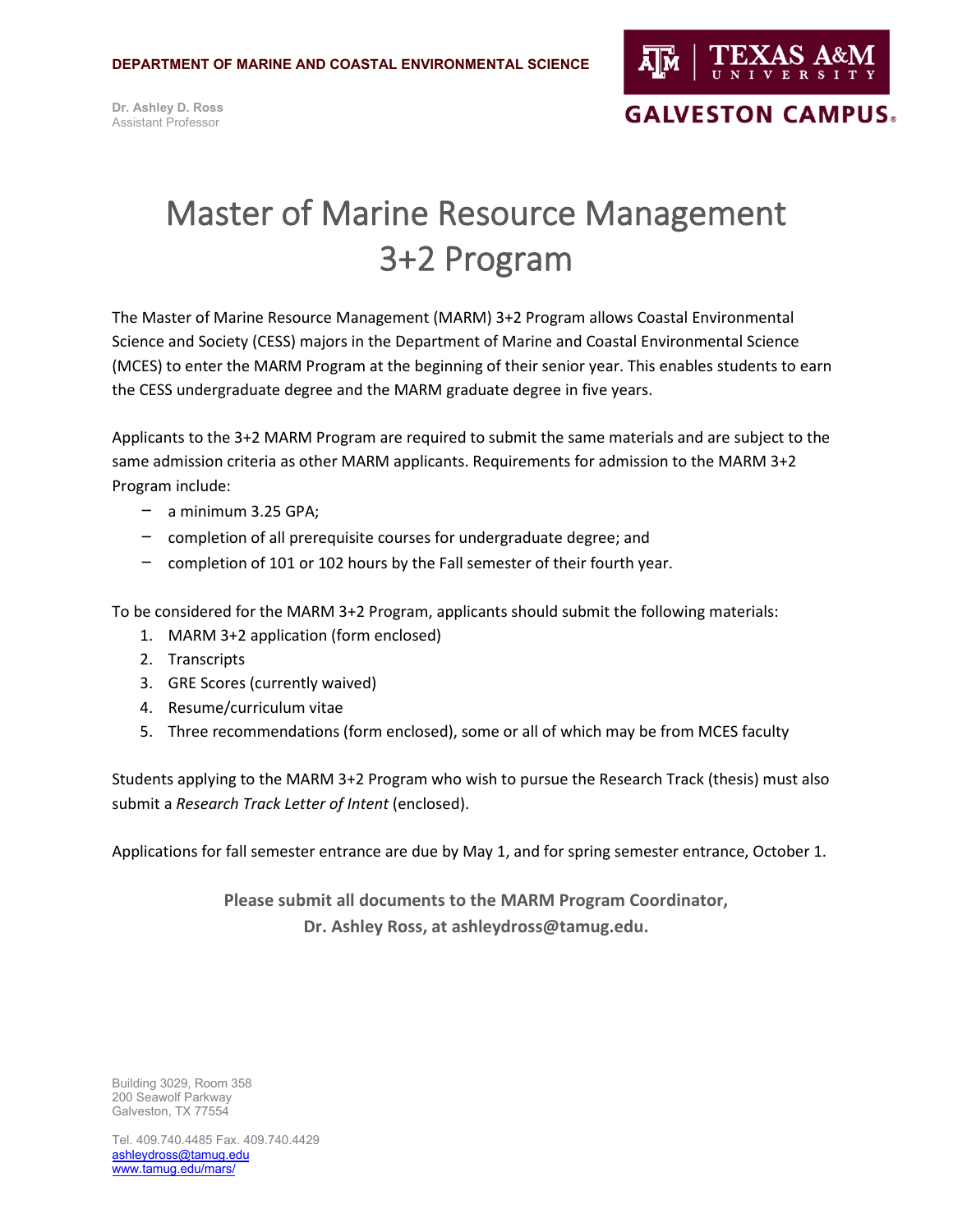## Master of Marine Resource Management 3+2 Program Application

| UIN:                                          |              |                             |  |  |  |  |
|-----------------------------------------------|--------------|-----------------------------|--|--|--|--|
| Full Name:                                    |              |                             |  |  |  |  |
| <b>Mailing Address:</b>                       |              |                             |  |  |  |  |
| E-Mail Address:                               |              |                             |  |  |  |  |
| Male: $\square$ Female: $\square$<br>Sex:     |              |                             |  |  |  |  |
| U.S. Citizen:<br>Yes: $\square$ No: $\square$ |              |                             |  |  |  |  |
| <b>Current Overall Grade Point Average:</b>   |              | (please attach transcripts) |  |  |  |  |
| <b>GRE Scores: Verbal</b>                     | Quantitative | Analytical                  |  |  |  |  |
| (please attach a copy of GRE scores)          |              |                             |  |  |  |  |
|                                               |              |                             |  |  |  |  |
|                                               |              |                             |  |  |  |  |

*In the space below, please provide a statement or essay describing your field of interest and the objectives of your educational program and professional career.*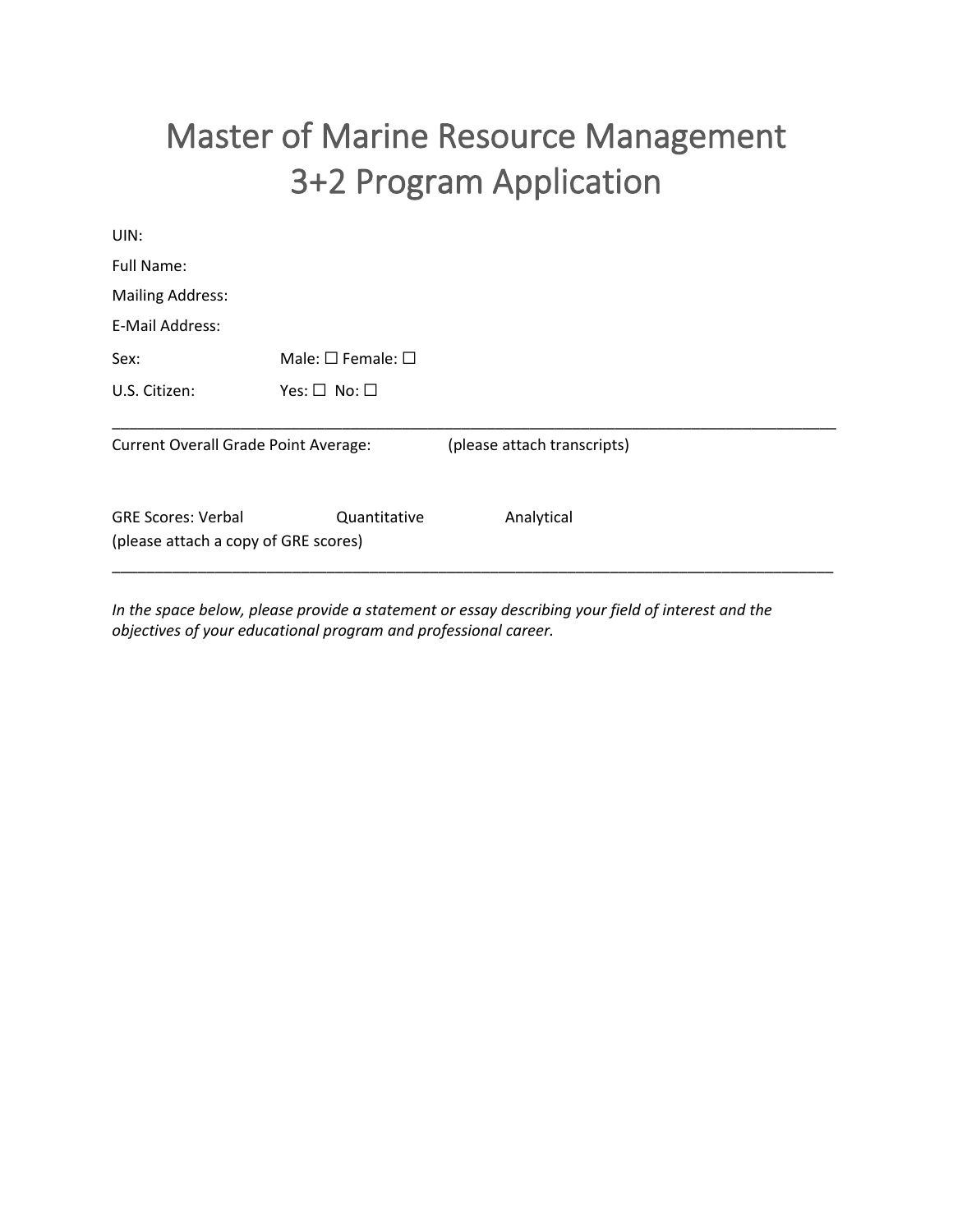# Master of Marine Resource Management 3+2 Program Research Track Letter of Intent

This letter of intent provides an authorization process for students to pursue the thesis-based Research Track as part of their course of study in the MARM program. It should only be completed by applicants who wish to pursue the Research Track of the MARM 3+2 Program.

Student Name:

UIN:

Signature

Faculty Chair of Student Advisory Committee:

\_\_\_\_\_\_\_\_\_\_\_\_\_\_\_\_\_\_\_\_\_\_\_\_\_\_\_\_\_\_\_\_\_\_\_\_\_\_\_\_

\_\_\_\_\_\_\_\_\_\_\_\_\_\_\_\_\_\_\_\_\_\_\_\_\_\_\_\_\_\_\_\_\_\_\_\_\_\_\_\_

Signature

*In the space below, please provide a brief description of the general research topic and source of research support.*